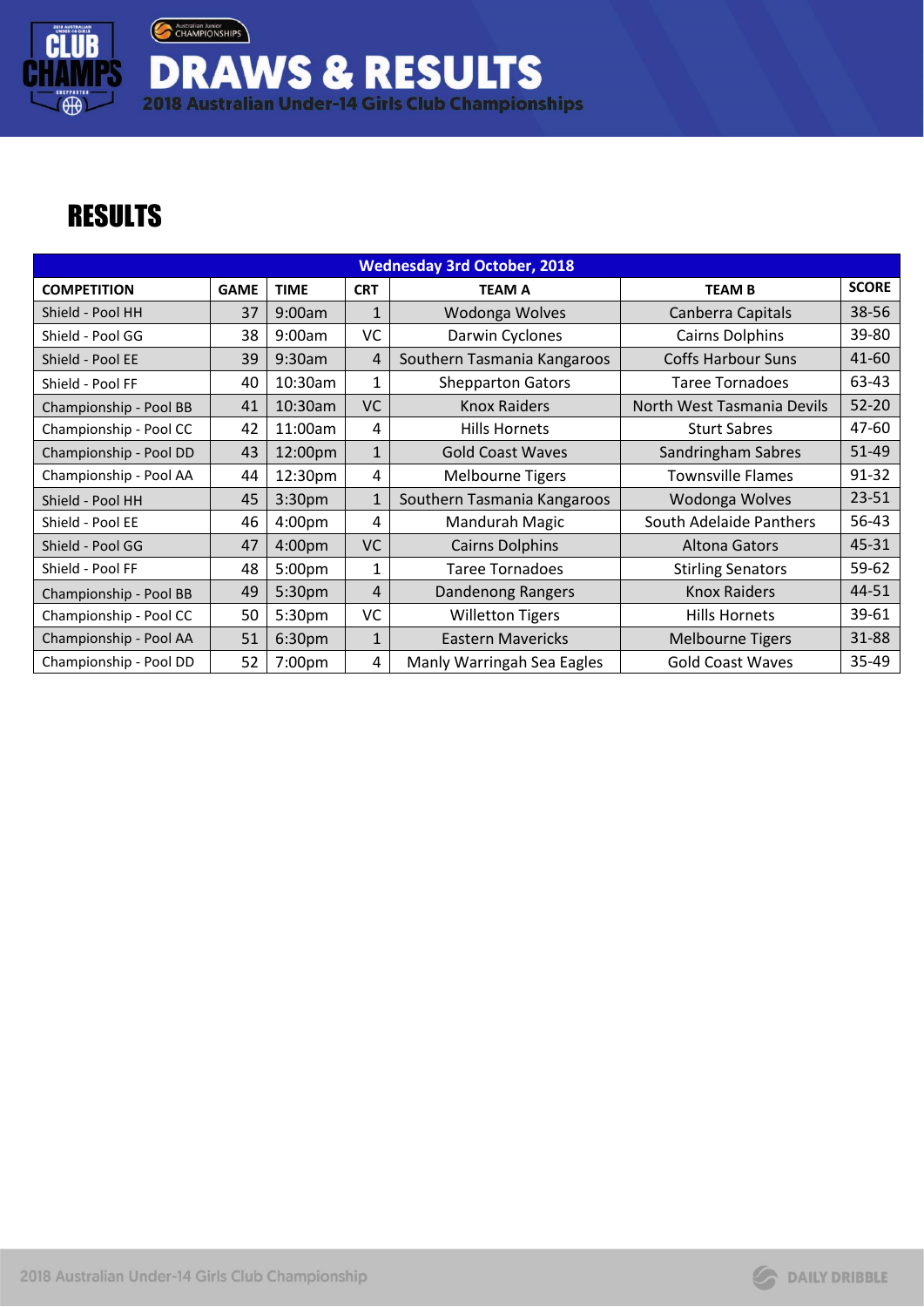

Australian Junior **DRAWS & RESULTS**<br>2018 Australian Under-14 Girls Club Championships

## DRAW

| <b>POOL AA</b>    | <b>POOL BB</b>             | <b>POOL CC</b>          | <b>POOL DD</b>             |
|-------------------|----------------------------|-------------------------|----------------------------|
| Melbourne Tigers  | Knox Raiders               | Hills Hornets           | Gold Coast Waves           |
| Townsville Flames | North West Tasmania Devils | <b>Sturt Sabres</b>     | Sandringham Sabres         |
| Eastern Mavericks | Dandenong Rangers          | <b>Willetton Tigers</b> | Manly Warringah Sea Eagles |

| <b>POOL EE</b>          | <b>POOL FF</b>           | <b>POOL GG</b>  | <b>POOL HH</b>              |
|-------------------------|--------------------------|-----------------|-----------------------------|
| South Adelaide Panthers | Taree Tornadoes          | Cairns Dolphins | Wodonga Wolves              |
| Coffs Harbour Suns      | <b>Stirling Senators</b> | Altona Gators   | Canberra Capitals           |
| Mandurah Magic          | <b>Shepparton Gators</b> | Darwin Cyclones | Southern Tasmania Kangaroos |

| <b>Thursday 4th October, 2018</b> |             |                    |                |                            |                             |  |  |
|-----------------------------------|-------------|--------------------|----------------|----------------------------|-----------------------------|--|--|
| <b>COMPETITION</b>                | <b>GAME</b> | <b>TIME</b>        | <b>CRT</b>     | <b>TEAM1</b>               | <b>TEAM 2</b>               |  |  |
| Shield - Pool EE                  | 53          | 9:00am             | $\mathbf{1}$   | <b>Coffs Harbour Suns</b>  | Mandurah Magic              |  |  |
| Shield - Pool FF                  | 54          | 9:00am             | VC             | <b>Stirling Senators</b>   | <b>Shepparton Gators</b>    |  |  |
| Shield - Pool GG                  | 55          | 9:30am             | $\overline{4}$ | Altona Gators              | Darwin Cyclones             |  |  |
| Championship - Pool BB            | 56          | 10:30am            | 1              | North West Tasmania Devils | Dandenong Rangers           |  |  |
| Shield - Pool HH                  | 57          | 10:30am            | VC             | Canberra Captials          | Southern Tasmania Kangaroos |  |  |
| Championship - Pool AA            | 58          | 11:00am            | 4              | <b>Townsville Flames</b>   | <b>Eastern Mavericks</b>    |  |  |
| Championship - Pool CC            | 59          | 12:00pm            | 1              | <b>Sturt Sabres</b>        | <b>Willetton Tigers</b>     |  |  |
| Championship - Pool DD            | 60          | 12:30pm            | 4              | Sandringham Sabres         | Manly Warringah Sea Eagles  |  |  |
|                                   |             |                    |                | <b>Break</b>               |                             |  |  |
| Shield - Quarter Final            | 61          | 4:00 <sub>pm</sub> | 1              | 1st Pool EE                | 2nd Pool FF                 |  |  |
| Shield - Quarter Final            | 62          | 4:00pm             | <b>VC</b>      | 1st Pool FF                | 2nd Pool EE                 |  |  |
| Shield - Quarter Final            | 63          | 4:30pm             | 4              | <b>Cairns Dolphins</b>     | 2nd Pool HH                 |  |  |
| Championship - Quarter Final      | 64          | 5:30pm             | $\mathbf{1}$   | <b>Knox Raiders</b>        | 2nd Pool AA                 |  |  |
| Shield - Quarter Final            | 65          | 5:30pm             | VC             | 1st Pool HH                | 2nd Pool GG                 |  |  |
| Championship - Quarter Final      | 66          | 6:00pm             | 4              | <b>Melbourne Tigers</b>    | 2nd Pool BB                 |  |  |
| Championship - Quarter Final      | 67          | 7:00pm             | 1              | 1st Pool CC                | 2nd Pool DD                 |  |  |
| Championship - Quarter Final      | 68          | 7:30pm             | 4              | <b>Gold Coast Waves</b>    | 2nd Pool CC                 |  |  |

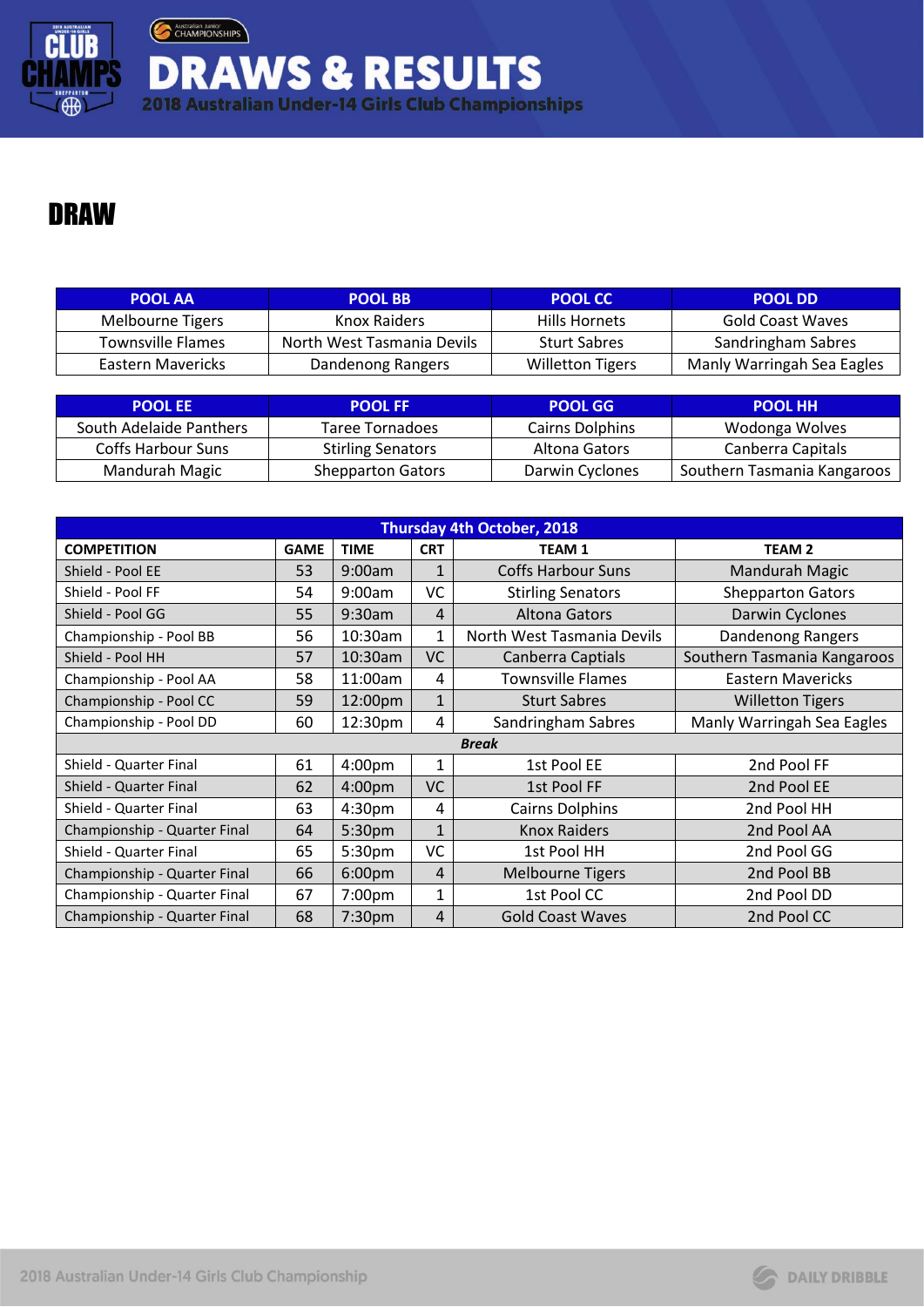

Australian Junior **LADDERS** 

2018 Australian Under-14 Girls Club Championships

| <b>POOL AA</b> |                            |                |                |                |     |         |           |                |
|----------------|----------------------------|----------------|----------------|----------------|-----|---------|-----------|----------------|
| Pos.           | Team                       | Played         | Won            | Lost           | For | Against | Goal Dif. | Points         |
| 1              | <b>Melbourne Tigers</b>    | 2              | 2              | 0              | 179 | 63      | 116       | 4              |
| $\overline{2}$ | <b>Eastern Mavericks</b>   | 1              | $\mathbf 0$    | 1              | 31  | 88      | $-57$     | 1              |
| 3              | <b>Townsville Flames</b>   | $\mathbf 1$    | $\mathbf 0$    | 1              | 32  | 91      | $-59$     | $\mathbf{1}$   |
|                |                            |                | <b>POOL BB</b> |                |     |         |           |                |
| Pos.           | Team                       | Played         | Won            | Lost           | For | Against | Goal Dif. | Points         |
| 1              | <b>Knox Raiders</b>        | 2              | 2              | 0              | 109 | 64      | 45        | 4              |
| 2              | Dandenong Rangers          | 1              | $\mathbf 0$    | 1              | 44  | 57      | $-13$     | 1              |
| 3              | North West Tasmania        | 1              | $\mathbf 0$    | 1              | 20  | 52      | $-32$     | $\mathbf{1}$   |
|                |                            |                | <b>POOL CC</b> |                |     |         |           |                |
| Pos.           | Team                       | Played         | Won            | Lost           | For | Against | Goal Dif. | Points         |
| $\mathbf 1$    | <b>Hills Hornets</b>       | $\overline{2}$ | $\mathbf{1}$   | 1              | 108 | 99      | 9         | 3              |
| 2              | <b>Sturt Sabres</b>        | 1              | 1              | 0              | 60  | 47      | 13        | $\overline{2}$ |
| 3              | <b>Willetton Tigers</b>    | $\mathbf{1}$   | $\mathbf 0$    | 1              | 39  | 61      | $-22$     | $\mathbf{1}$   |
|                |                            |                | <b>POOL DD</b> |                |     |         |           |                |
| Pos.           | Team                       | Played         | Won            | Lost           | For | Against | Goal Dif. | Points         |
| 1              | <b>Gold Coast</b>          | 2              | 2              | 0              | 100 | 84      | 16        | 4              |
| $\overline{2}$ | Sandringham Sabres         | 1              | $\pmb{0}$      | 1              | 49  | 51      | $-2$      | 1              |
| 3              | Manly Warringah Sea Eagles | $\mathbf{1}$   | $\mathbf 0$    | $\mathbf 1$    | 35  | 49      | $-14$     | $\mathbf{1}$   |
|                |                            |                | <b>POOL EE</b> |                |     |         |           |                |
| Pos.           | Team                       | Played         | Won            | Lost           | For | Against | Goal Dif. | Points         |
| 1              | <b>Coffs Harbour Suns</b>  | $\mathbf{1}$   | $\mathbf{1}$   | 0              | 60  | 41      | 19        | $\overline{2}$ |
| 2              | Mandurah Magic             | 1              | $\mathbf{1}$   | 0              | 56  | 48      | 8         | $\overline{2}$ |
| 3              | South Adelaide Panthers    | $\overline{2}$ | $\mathbf 0$    | $\overline{2}$ | 89  | 116     | $-27$     | $\overline{2}$ |
|                |                            |                | <b>POOL FF</b> |                |     |         |           |                |
| Pos.           | Team                       | Played         | Won            | Lost           | For | Against | Goal Dif. | Points         |
| 1              | <b>Shepparton Gators</b>   | 1              | 1              | 0              | 63  | 43      | 20        | 2              |
| 2              | <b>Stirling Senators</b>   | 1              | 1              | 0              | 62  | 59      | 3         | 2              |
| 3              | <b>Taree Tornadoes</b>     | $\overline{2}$ | $\mathbf 0$    | $\overline{2}$ | 102 | 125     | $-23$     | $\overline{2}$ |
| <b>POOL GG</b> |                            |                |                |                |     |         |           |                |
| Pos.           | Team                       | Played         | Won            | Lost           | For | Against | Goal Dif. | Points         |
| $\mathbf 1$    | <b>Cairns Dolphins</b>     | 2              | $\overline{2}$ | $\pmb{0}$      | 125 | 70      | 55        | 4              |
| $\overline{2}$ | <b>Altona Gators</b>       | 1              | $\mathbf 0$    | 1              | 31  | 45      | $-14$     | 1              |
| 3              | Darwin Cyclones            | $\mathbf{1}$   | $\mathbf 0$    | $\mathbf{1}$   | 39  | 80      | $-41$     | $\mathbf{1}$   |
| <b>POOL HH</b> |                            |                |                |                |     |         |           |                |
| Pos.           | Team                       | Played         | Won            | Lost           | For | Against | Goal Dif. | Points         |
| 1              | Wodonga Wolves             | $\overline{2}$ | $\mathbf{1}$   | $\mathbf{1}$   | 89  | 79      | 10        | 3              |
| $\overline{2}$ | Canberra Capitals          | 1              | $\mathbf 1$    | $\pmb{0}$      | 56  | 38      | 18        | $\overline{2}$ |
| 3              | Southern Tasmania          | $\mathbf{1}$   | $\pmb{0}$      | $\mathbf{1}$   | 23  | 51      | $-28$     | $\mathbf{1}$   |